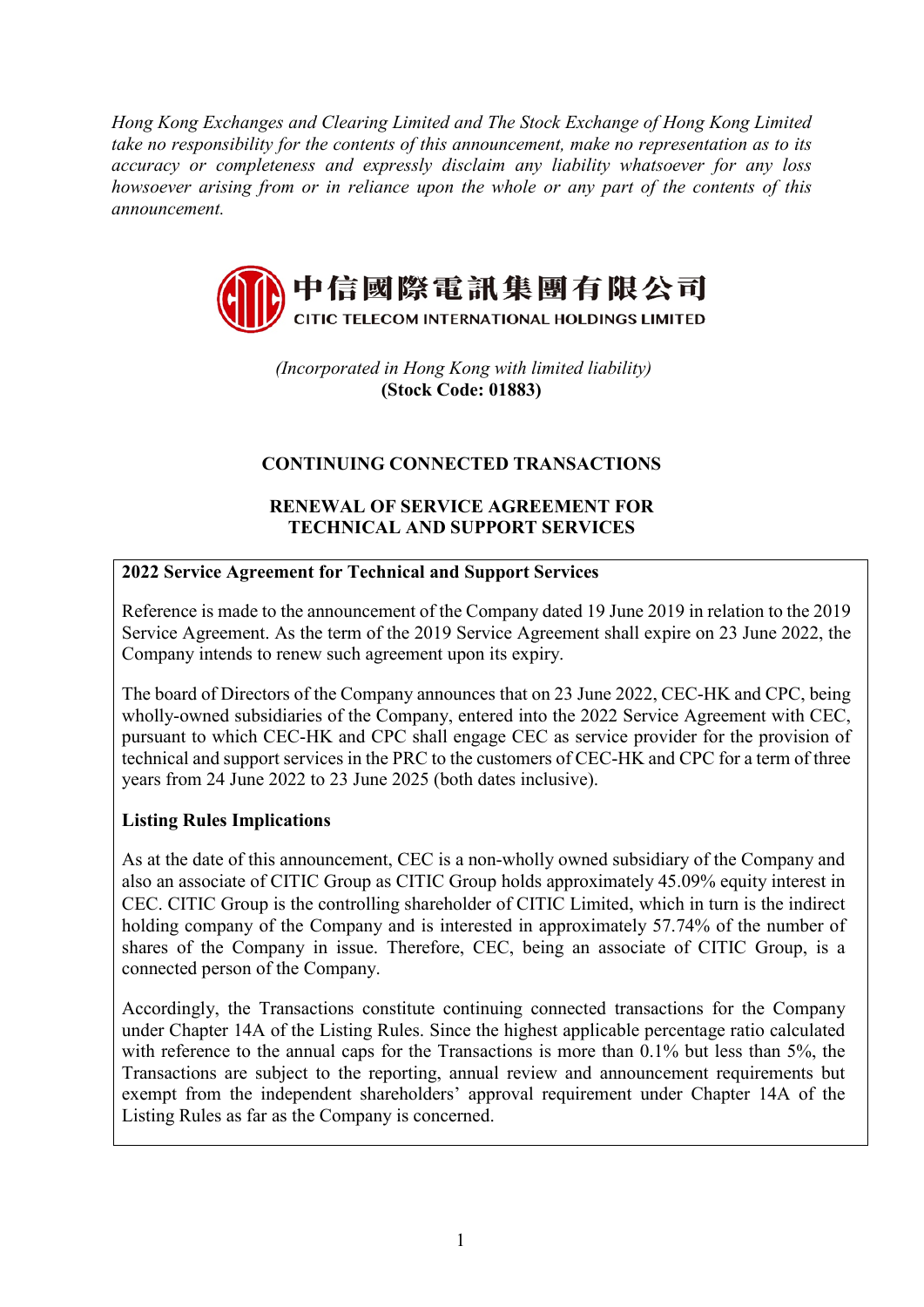## **THE 2022 SERVICE AGREEMENT**

## **Date**

23 June 2022

### **Parties**

- (a) CEC-HK, a wholly-owned subsidiary of the Company
- (b) CPC, a wholly-owned subsidiary of the Company
- (c) CEC, a non-wholly owned subsidiary of the Company and also an associate of CITIC Group

## **Subject Matter**

Reference is made to the announcement of the Company dated 19 June 2019 in relation to the 2019 Service Agreement. As the term of the 2019 Service Agreement shall expire on 23 June 2022, the Company intends to renew such agreement upon its expiry.

On 23 June 2022, CEC-HK and CPC, being wholly-owned subsidiaries of the Company, entered into the 2022 Service Agreement with CEC, pursuant to which CEC-HK and CPC shall engage CEC as service provider for the provision of technical and support services in the PRC to the customers of CEC-HK and CPC to facilitate the provision of value-added telecoms services to these customers for a term of three years from 24 June 2022 to 23 June 2025 (both dates inclusive). CEC is also responsible for arranging, operating and maintaining all necessary technical and support services in the PRC to service the customers of CEC-HK and CPC.

During the term of the 2022 Service Agreement, if customers of CEC require relevant services outside of the PRC, CEC shall exclusively refer such customers to CEC-HK or CPC and develop service solutions with CEC-HK or CPC for the provision of such services to its customers, subject to the compliance of applicable laws and regulations. The parties will enter into separate agreement(s) in regard to the above and the Company will make further announcement(s) as and when appropriate in accordance with the requirements of the Listing Rules.

## **Service Fee**

A service fee shall be payable to CEC charged on the basis of cost plus a prevailing market rate (such prevailing market rate may vary depending on the nature and/or extent of the services required by CEC-HK and CPC) in providing such services to the customers of CEC-HK and CPC. The Transactions are in the ordinary course of business of the Group and on normal commercial terms, and the terms of the Transactions (including the service fee payable by CEC-HK and CPC to CEC) are agreed by CPC, CEC-HK and CEC on an arms' length basis. In determining the service fee payable by CEC-HK and CPC to CEC, CEC will take into the account the expected costs to be incurred, bandwidth, location, class, duration of the services required and the then prevailing market conditions. In any event, the terms of the Transactions (including the service fee payable by CEC-HK and CPC to CEC) shall be no less favourable to CEC-HK and CPC than the terms that could be obtained from other independent third party for provision of similar services. The service fee payable to CEC shall be settled monthly.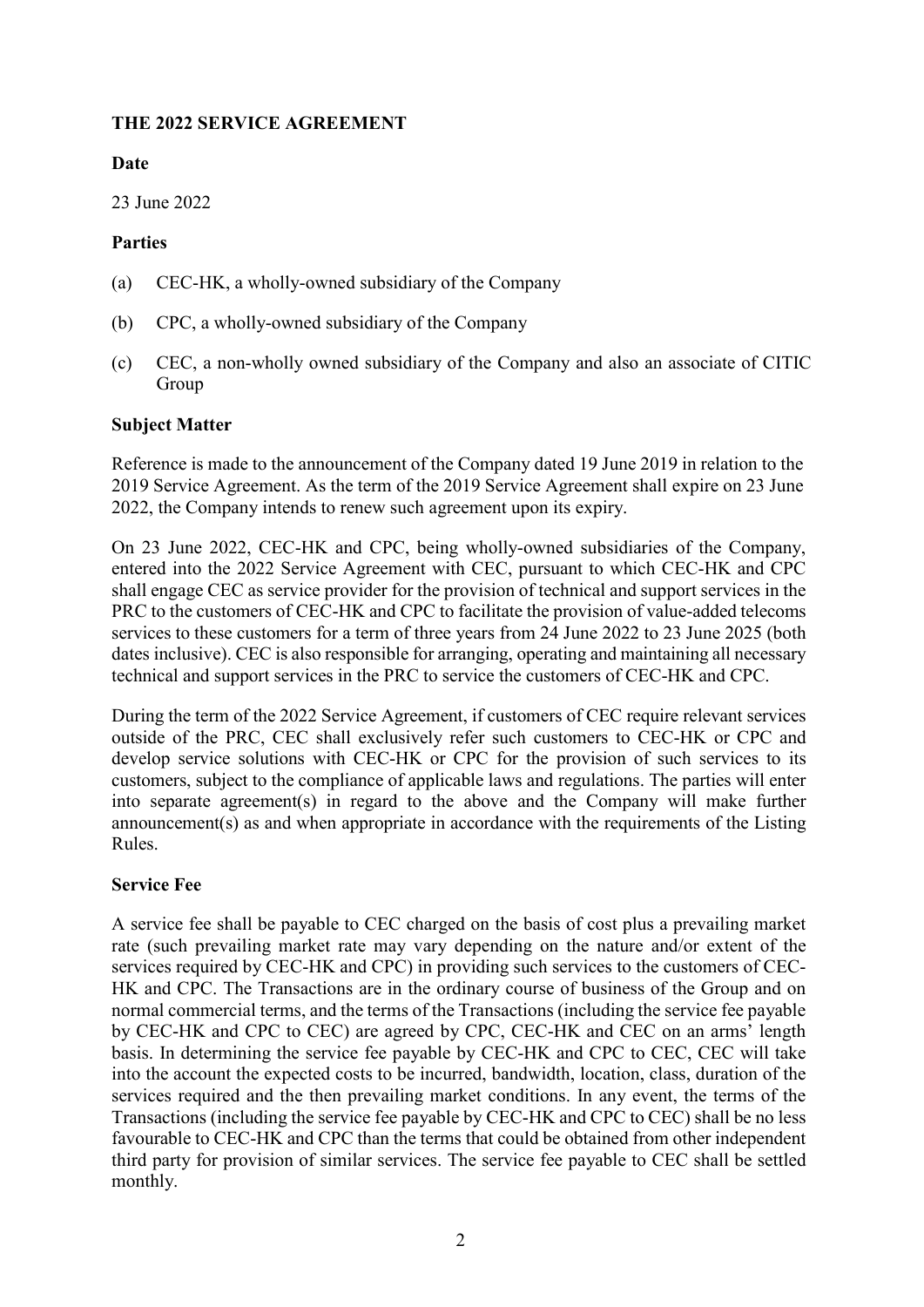#### **Historical Transaction Amounts**

Set out below are the actual service fees paid by the Group to CEC in respect of the provision of technical and support services by CEC to CEC-HK and CPC for the three financial years ended on 31 December 2019, 2020 and 2021 and the period from 1 January 2022 to 30 April 2022:

|                                                                        | <b>Historical amounts for</b><br>the years ended<br>31 December |       |      | <b>Historical</b><br>amount for<br>the period from<br>1 January to<br>30 April |
|------------------------------------------------------------------------|-----------------------------------------------------------------|-------|------|--------------------------------------------------------------------------------|
|                                                                        | 2019                                                            | 2020  | 2021 | 2022                                                                           |
| Transaction<br>Amount<br><b>RMB</b><br>( <i>million</i> )              | 151.22                                                          | 50.16 | 5.24 | 2.19                                                                           |
| Approximately<br>equivalent to<br>HK\$<br>( <i>million</i> )<br>(Note) | 172.43                                                          | 56.03 | 6.14 | 2.67                                                                           |

*Note: Based on the average exchange rate of the relevant year or period.*

Details of the transactions relating to the historical transaction amounts above are set out in the announcement of the Company dated 19 June 2019.

#### **Annual Caps**

The service fees payable by the Group to CEC for the period from 24 June 2022 to 31 December 2022, two financial years ending on 31 December 2023 and 2024, and the period from 1 January 2025 to the expiry of the 2022 Service Agreement (i.e. 23 June 2025) shall not exceed the maximum amounts set out below: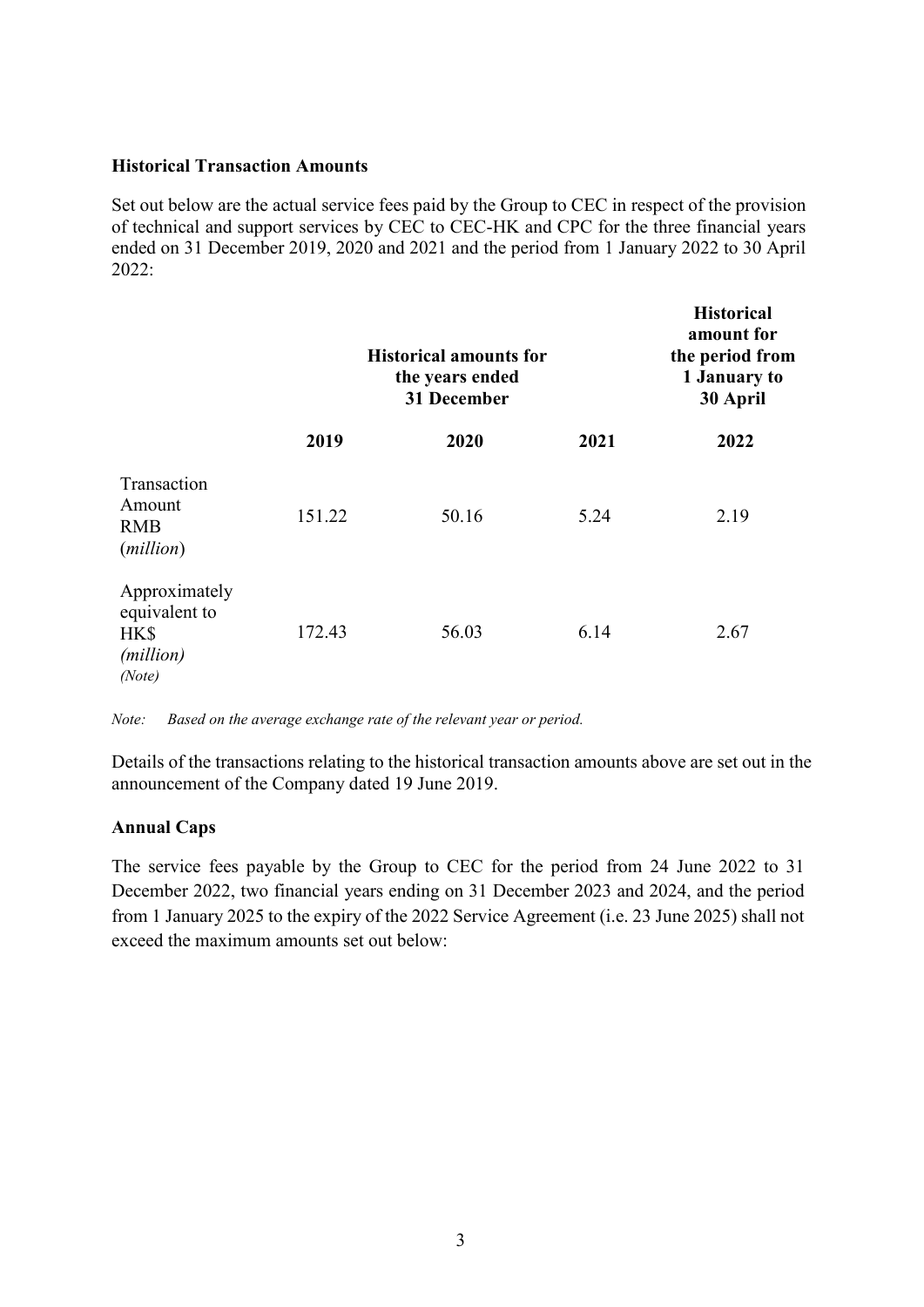|                                                              | For the period<br>from 24 June to<br>31 December<br>2022 | For the financial years ending<br>on 31 December |       | For the period<br>from 1 January<br>to 23 June |
|--------------------------------------------------------------|----------------------------------------------------------|--------------------------------------------------|-------|------------------------------------------------|
|                                                              |                                                          | 2023                                             | 2024  | 2025                                           |
| <b>RMB</b><br>( <i>million</i> )                             | 5.60                                                     | 12.30                                            | 13.50 | 7.40                                           |
| Approximately<br>equivalent to<br>HK\$<br>( <i>million</i> ) | 6.72                                                     | 14.76                                            | 16.20 | 8.88                                           |

The above annual caps were determined with reference to the (i) historical amounts of service fees payable by the Group to CEC; and (ii) anticipated growth in customers' demand for the services of the Group generally.

#### **Reasons for and Benefits of the 2022 Service Agreement**

CEC is one of the few VPN service providers in China with a nationwide IP-VPN operating licence. Based on the historical transaction amount under the 2019 Service Agreement and the continuous demand from the Group in terms of provision of value-added telecoms services to its customers under the 2022 Service Agreement, the Directors consider that the 2022 Service Agreement will allow the Group to leverage on the licence held by CEC to tap into the large domestic VPN services market in China.

In view of the above potential benefits to the Company, the Directors (including the independent non-executive Directors of the Company) consider that the Transactions are in the ordinary and usual course of business of the Group, and the terms of the 2022 Service Agreement (including the service fees) and the annual caps for the Transactions are on normal commercial terms, and are fair and reasonable and in the interests of the Company and its shareholders as a whole.

#### **Listing Rules Implications**

As at the date of this announcement, CEC is a non-wholly owned subsidiary of the Company and also an associate of CITIC Group as CITIC Group holds approximately 45.09% equity interest in CEC. CITIC Group is the controlling shareholder of CITIC Limited, which in turn is the indirect holding company of the Company and is interested in approximately 57.74% of the number of shares of the Company in issue. Therefore, CEC, being an associate of CITIC Group, is a connected person of the Company.

Accordingly, the Transactions constitute continuing connected transactions for the Company under Chapter 14A of the Listing Rules. Since the highest applicable percentage ratio calculated with reference to the annual caps for the Transactions is more than 0.1% but less than 5%, the Transactions are subject to the reporting, annual review and announcement requirements but exempt from the independent shareholders' approval requirement under Chapter 14A of the Listing Rules as far as the Company is concerned.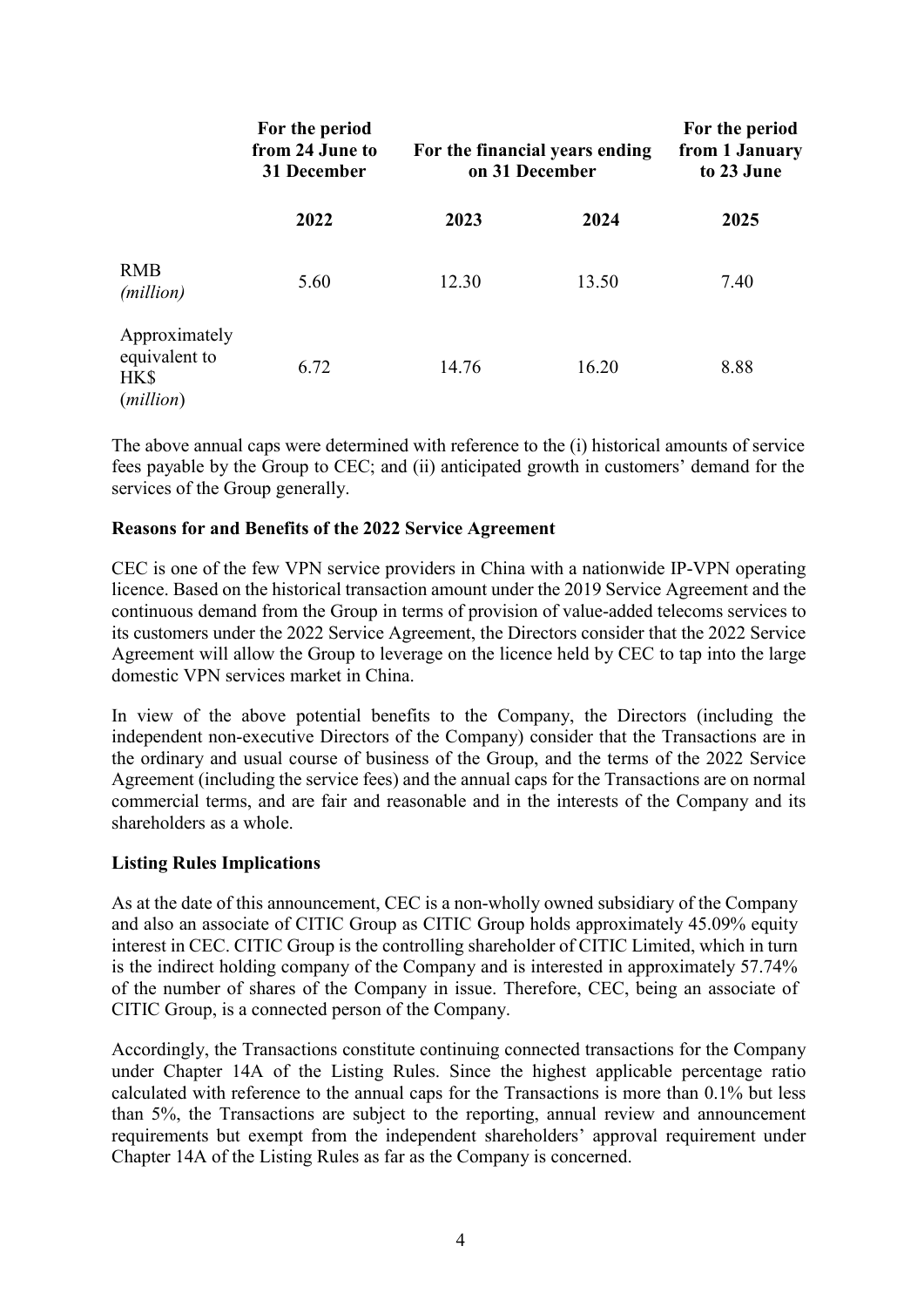Mr. Wang Guoquan, a non-executive Director, is the vice president of CITIC Group and CITIC Limited. In order to avoid the perception of a conflict of interest, Mr. Wang Guoquan has abstained from voting on the board resolutions of the Company for considering and approving the Transactions. Save as disclosed above, no other Director has a material interest in the Transactions or is required to abstain from voting on the board resolutions of the Company for considering and approving the Transactions.

## **INTERNAL CONTROL PROCEDURES**

The Company has adopted the following internal control measures to ensure that the Transactions are conducted in accordance with the pricing policy and terms of the 2022 Service Agreement as well as the Listing Rules:

- (i) in respect of the service fee payable to CEC for the technical and support services provided to the customers of CEC-HK and CPC by CEC in the PRC, such service fee will be charged on the basis of cost plus a prevailing market rate. CPC's finance department will determine such prevailing market rate by taking into consideration the nature and/or extent of the services required by CEC-HK and CPC, and will ensure that the service fee payable by CEC-HK and CPC to CEC for the technical and support services will be no less favourable to CEC-HK and CPC than the general market service fee for provision of identical or similar services that could be obtained from other independent third parties;
- (ii) CPC's finance department will monitor and ensure that the Transactions are conducted in accordance with the terms of the 2022 Service Agreement and do not exceed the annual caps of the Transactions;
- (iii) the board of Directors will continue to review on a regular basis the Group's internal control system and its effectiveness; and
- (iv) the Company will appoint an external auditor pursuant to the Listing Rules to conduct annual reviews of the Transactions and its annual caps.

## **GENERAL**

#### **The Group**

The Company was established in 1997 in Hong Kong and was listed on the Stock Exchange on 3 April 2007.

As one of the largest international telecommunications hubs in Asia Pacific, the Group provides full-scale international telecommunications services to carrier clients around the globe, and integrated enterprise services in Southeast Asia through its wholly-owned subsidiary Acclivis Technologies and Solutions Pte. Ltd.

CPC provides one-stop ICT solutions to multinational and business enterprises. CPC is one of the most trusted partners of leading multinational and business enterprises in the Asia-Pacific region and provides comprehensive ICT services for sizeable multinational and business enterprises in Mainland China through its subsidiary CEC.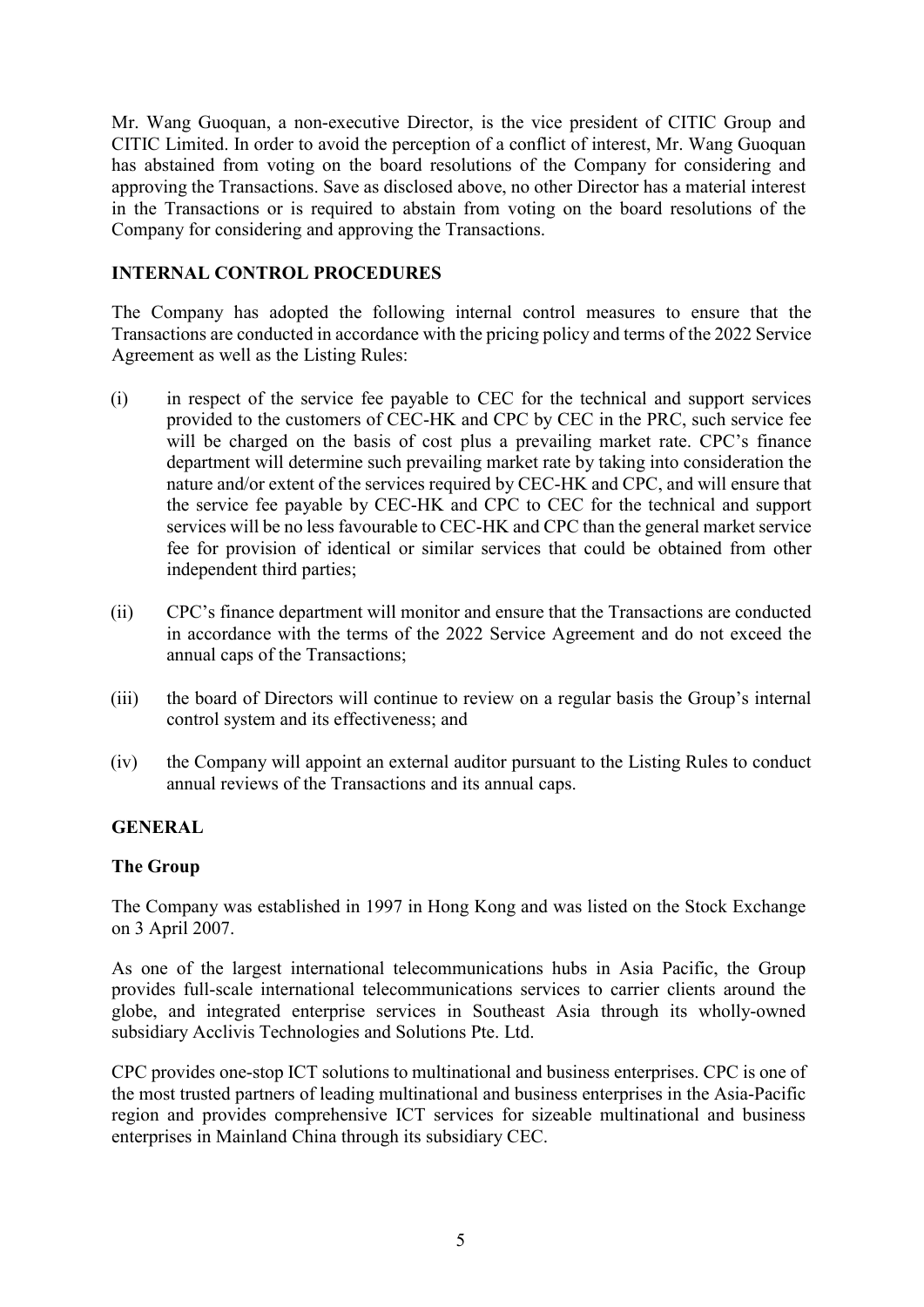The Group holds 99% equity interest in Companhia de Telecomunicações de Macau, S.A.R.L. ("CTM"). CTM is one of the leading integrated telecoms services providers in Macau, and is the only full telecoms services provider in Macau. It has long provided quality telecoms services to the residents, government and enterprises of Macau, and plays an important role in the ongoing development of Macau.

# **CEC**

CEC is one of the leading VPN service providers in the PRC with a nationwide IP-VPN operating licence granted by the Ministry of Industry and Information Technology of the PRC, which allows CEC to provide domestic VPN services throughout China. CEC was founded in 2000 and has since built an extensive network in the PRC with its headquarters in Beijing.

# **CITIC Limited**

CITIC Limited is one of China's largest conglomerates with businesses in comprehensive financial services, advanced intelligent manufacturing, advanced materials, new consumption and new-type urbanisation. CITIC Limited enjoys leading market positions in sectors well matched to China's economy. With its rich history, diverse platform and pioneering spirit, CITIC Limited is uniquely positioned to capture opportunities in China and overseas.

CITIC Limited is listed on the Stock Exchange and it is a constituent of the Hang Seng Index. CITIC Group, a Chinese state-owned enterprise, owns 58% of CITIC Limited.

## **CITIC Group**

CITIC Group is the ultimate controlling shareholder of each of the Company and CITIC Limited and is a Chinese state-owned enterprise under the Ministry of Finance of the PRC. Since its establishment in 1979, CITIC Group has been a pioneer of China's economic reform. It makes investments in areas with long-term potential as well as those aligned with national priorities.

## **DEFINITIONS**

In this announcement, unless the context otherwise requires, the following terms have the following meanings:

"associate", "connected person", "continuing connected transactions", "controlling shareholder", "percentage ratio" and "subsidiary(ies)" each has the meaning ascribed to it by the Listing Rules; "CEC" 中企網絡通信技術有限公司 (China Enterprise ICT Solutions Limited), a company established under the laws of the PRC, and a non-wholly owned subsidiary of the Company and also an

associate of CITIC Group;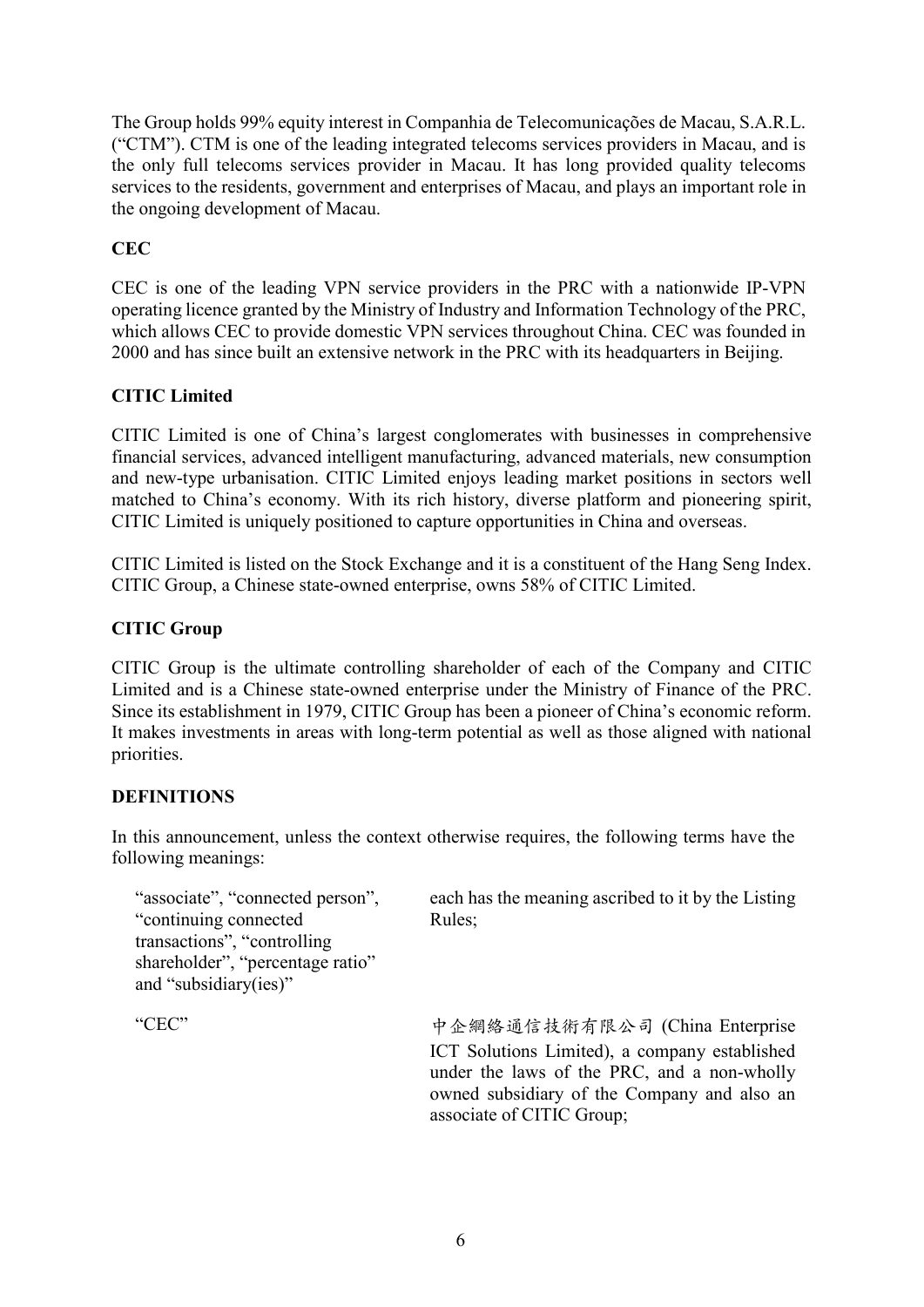| "CEC-HK"        | China Enterprise Netcom Corporation Limited $(\psi)$<br>國企業網絡通信有限公司), a company<br>incorporated under the laws of Hong Kong with<br>limited liability and a wholly-owned subsidiary of<br>the Company;                                                   |
|-----------------|----------------------------------------------------------------------------------------------------------------------------------------------------------------------------------------------------------------------------------------------------------|
| "CITIC Group"   | 中 國 中 信 集 團 有 限 公 司 (CITIC Group<br>Corporation), a state-owned enterprise established<br>under the laws of the PRC, and the ultimate<br>controlling shareholder of each of the Company<br>and CITIC Limited;                                            |
| "CITIC Limited" | CITIC Limited (中國中信股份有限公司), a<br>company incorporated under the laws of Hong<br>Kong with limited liability, the shares of which<br>are listed on the Stock Exchange (stock code:<br>00267) and which is the indirect holding company<br>of the Company; |
| "Company"       | CITIC Telecom International Holdings Limited<br>(中信國際電訊集團有限公司), a company<br>incorporated under the laws of Hong Kong with<br>limited liability, the shares of which are listed on<br>the Stock Exchange (stock code: 01883);                            |
| "CPC"           | CITIC Telecom International CPC Limited (中信<br>國際電訊(信息技術)有限公司), a company<br>incorporated under the laws of Hong Kong with<br>limited liability and a wholly-owned subsidiary of<br>the Company;                                                         |
| "CTM"           | has the meaning as defined under the section<br>headed "GENERAL – The Group" of this<br>announcement;                                                                                                                                                    |
| "Director(s)"   | the director(s) of the Company;                                                                                                                                                                                                                          |
| "Group"         | the Company and its subsidiaries;                                                                                                                                                                                                                        |
| "HK\$"          | Hong Kong dollars, the lawful currency of Hong<br>Kong;                                                                                                                                                                                                  |
| "Hong Kong"     | the Hong Kong Special Administrative Region of<br>the PRC;                                                                                                                                                                                               |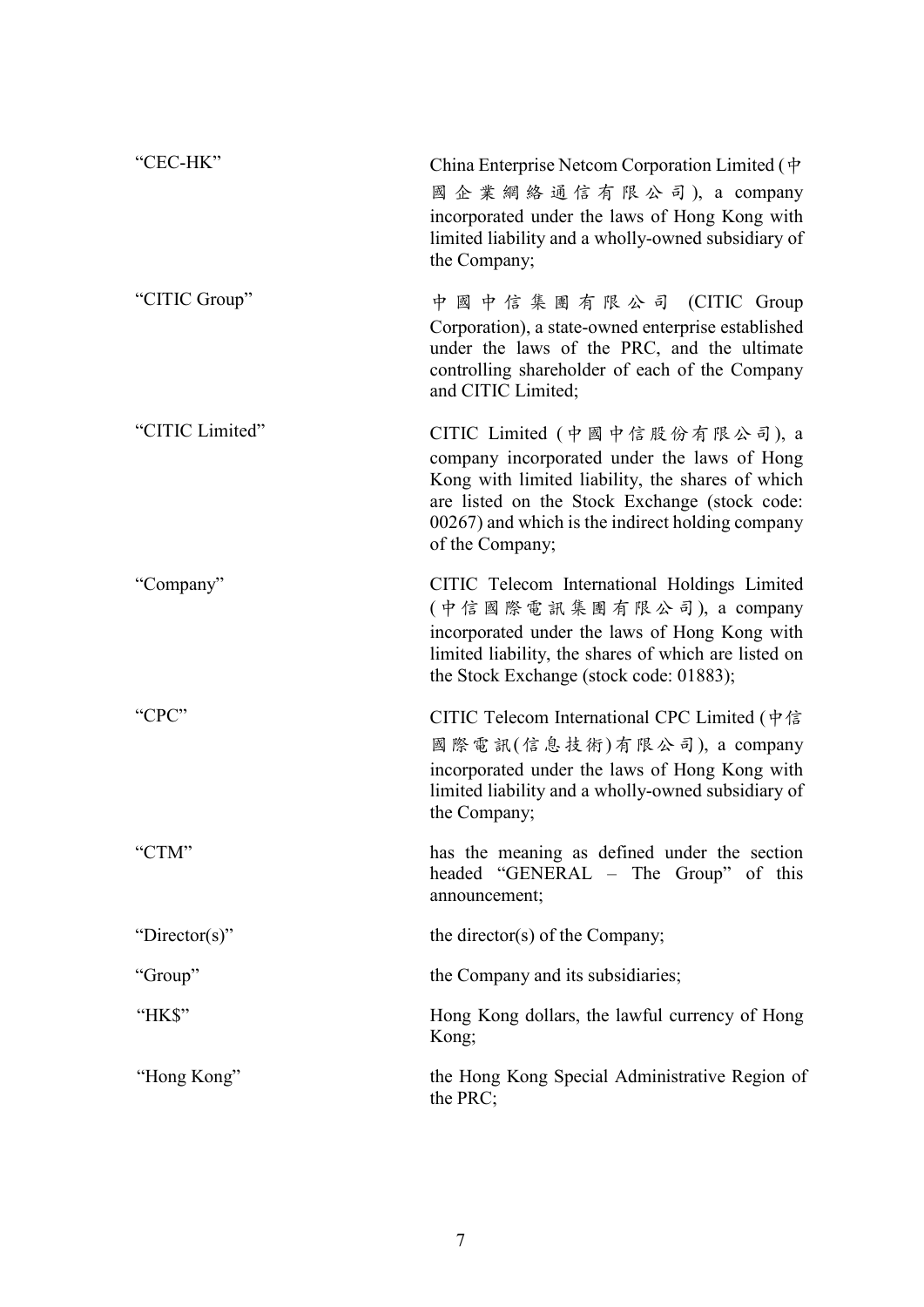| "IP-VPN"                 | internet protocol virtual private network;                                                                                                                                                                                                                                                                                                                              |
|--------------------------|-------------------------------------------------------------------------------------------------------------------------------------------------------------------------------------------------------------------------------------------------------------------------------------------------------------------------------------------------------------------------|
| "Listing Rules"          | the Rules Governing the Listing of Securities on the<br>Stock Exchange;                                                                                                                                                                                                                                                                                                 |
| "Macau"                  | the Macao Special Administrative Region of the<br>PRC;                                                                                                                                                                                                                                                                                                                  |
| "PRC" or "China"         | the People's Republic of China (for the purpose of<br>this announcement, excluding Hong Kong, Macau<br>and Taiwan);                                                                                                                                                                                                                                                     |
| "RMB"                    | Renminbi, the lawful currency of the PRC;                                                                                                                                                                                                                                                                                                                               |
| "2019 Service Agreement" | the service agreement dated 19 June 2019 entered<br>into between CEC-HK, CPC and CEC in relation<br>to the engagement of CEC as service provider by<br>CEC-HK and CPC for the provision of technical<br>and support services in the PRC to the customers<br>of CEC-HK and CPC for a term of three years<br>from 24 June 2019 to 23 June 2022 (both dates<br>inclusive); |
| "2022 Service Agreement" | the service agreement dated 23 June 2022 entered<br>into between CEC-HK, CPC and CEC in relation<br>to the engagement of CEC as service provider by<br>CEC-HK and CPC for the provision of technical<br>and support services in the PRC to the customers<br>of CEC-HK and CPC for a term of three years<br>from 24 June 2022 to 23 June 2025 (both dates<br>inclusive); |
| "Stock Exchange"         | The Stock Exchange of Hong Kong Limited;                                                                                                                                                                                                                                                                                                                                |
| "Transactions"           | the continuing connected transactions relating to<br>the provision of technical and support services by<br>CEC in the PRC to the customers of CEC-HK and<br>CPC pursuant to the 2022 Service Agreement;                                                                                                                                                                 |